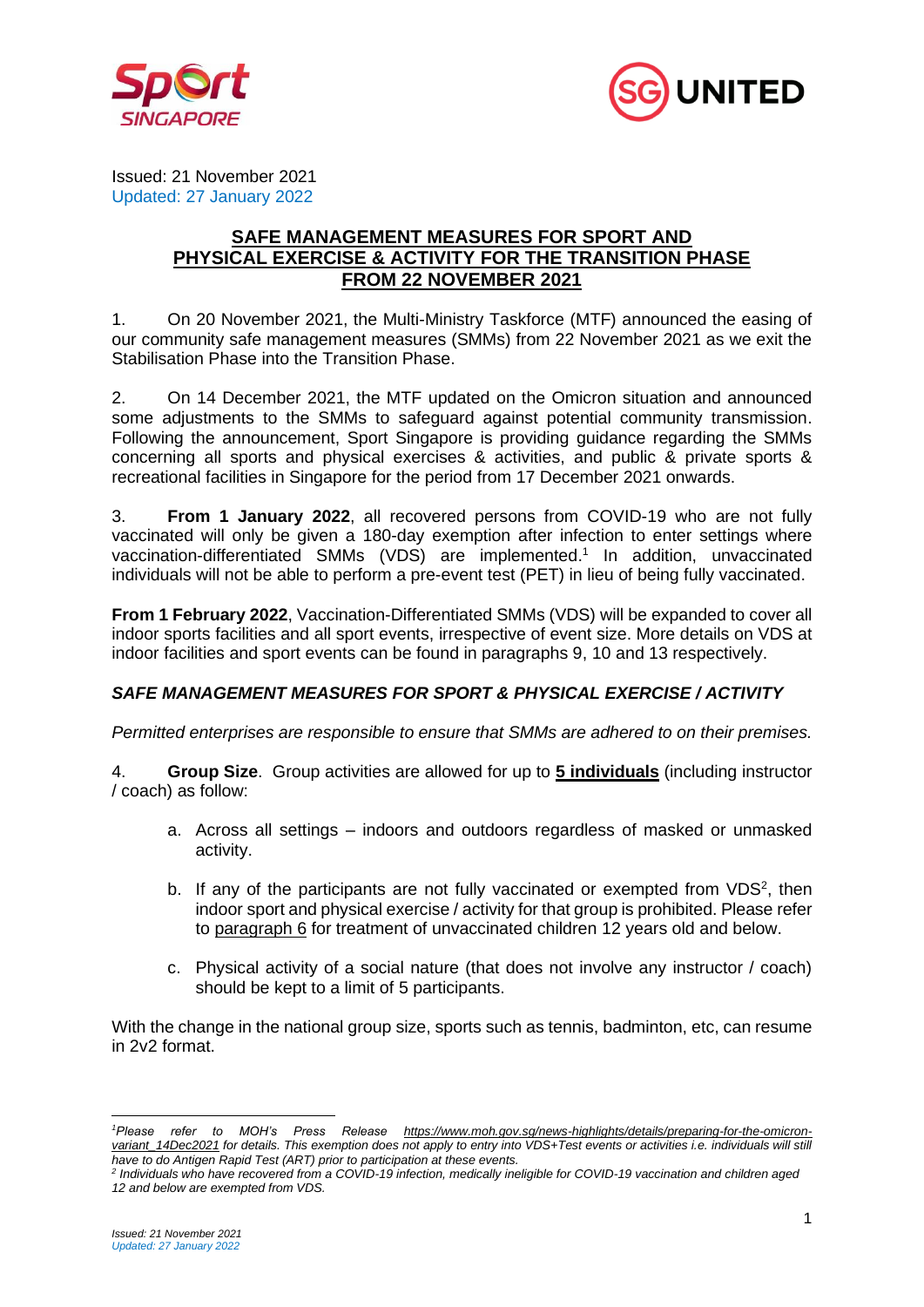



For team sport pilot beyond a group of 5 and up to 10 fully vaccinated individuals, please refer to paragraph 17.

- 5. **Organised Classes / Programmes**. For organised classes / programmes that are:
	- a. Indoor masked and outdoor masked or unmasked: multiple groups of 5, up to 50 participants (including instructor / coach) or up to the capacity limit of the venue, whichever is lower can take place.
	- b. Indoor unmasked: multiple groups of 5, up to 30 participants (including instructor / coach) or up to the capacity limit of the venue, whichever is lower, can take place**.** All participants have to be fully vaccinated $3$  for the class/programme to take place. If any of the participants is not fully vaccinated, then indoor unmasked activity for that group is prohibited.

6. **Unvaccinated Children.** Unvaccinated children are more vulnerable to the virus and need to be protected. Children 12 years old and below (born in or after 2010) who are not fully vaccinated will be allowed to participate in sport and physical exercise/activity classes/programmes/activities, as follows:

| <b>Setting</b>                    | <b>Group size</b>                                                                                                                                                                                                                                         | <b>Class size</b>                                                                                                                                                                                                             |
|-----------------------------------|-----------------------------------------------------------------------------------------------------------------------------------------------------------------------------------------------------------------------------------------------------------|-------------------------------------------------------------------------------------------------------------------------------------------------------------------------------------------------------------------------------|
| <b>INDOORS</b><br><b>UNMASKED</b> | Up to 5 participants in any of the<br>following combination:<br>Unvaccinated children who are<br>all from the same household<br>Fully vaccinated <sup>4</sup> individuals do<br>not have to be from the same<br>household as the unvaccinated<br>children | 1 group of 5 only (including<br>instructor).<br>There can be no multiple<br>$\bullet$<br>groups of 5 participants.                                                                                                            |
| <b>INDOORS</b><br><b>MASKED</b>   | [Updated] From 1 February 2022,<br>all indoor sport facilities will have to<br>implement VDS. As such, indoor<br>masked activities involving<br>unvaccinated children will be<br>subjected to the following from the<br>same date:                        | Multiple groups of up to 5<br>$\bullet$<br>pax in a group, up to 50<br>pax (including instructor) or<br>up to the venue capacity<br>limit, whichever is lower.<br>There shall be no<br>$\bullet$<br>intermingling/intermixing |

*<sup>3</sup> An individual is considered vaccinated if he/she a) has been fully vaccinated, i.e. received the appropriate regimen of World Health Organization Emergency Use Listing (WHO EUL) vaccines including their respective duration post-vaccination for the vaccine to be fully effective and b) had their vaccination records ingested in MOH's IT systems. Sinovac-CoronaVac will require a three-dose primary series regime, but all individuals who have taken two doses of Sinovac-CoronaVac should be regarded as fully vaccinated for 4 months after the second dose, or until 31 December 2021, whichever is later. Persons who have recovered from COVID-19 will be considered fully vaccinated 14 days after their single dose of the PSAR-authorised mRNA vaccines (i.e. Pfizer-BioNTech/Comirnaty, Moderna) or WHO EUL vaccines. Persons who have recovered from COVID-19 within the last 180 days, regardless of their vaccination status, may also be managed similarly to a fully vaccinated individual.*

*With the introduction of Workforce Vaccination Measures (WVM) from 1 January 2022, only fully vaccinated employees will be allowed at the workplace. For more info on WVM and work arrangements for unvaccinated employees, please refer to MOM's advisory at https://www.mom.gov.sg/covid-19/advisory-on-covid-19-vaccination-in-employment-settings and the FAQs at https://www.mom.gov.sg/covid-19/frequently-asked-questions/covid-19-vaccinations*

*From 1 December 2021, individuals who are medically ineligible for all COVID-19 vaccines under the National Vaccination Programme can take part in activities at VDS facilities (does not include participation under the "VDS+ART" Team Sport Pilot which will still require an ART) without needing to take a PET. Refer to https://www.moh.gov.sg/covid-19/pet for more details.*

*<sup>4</sup> Refer to footnote 3*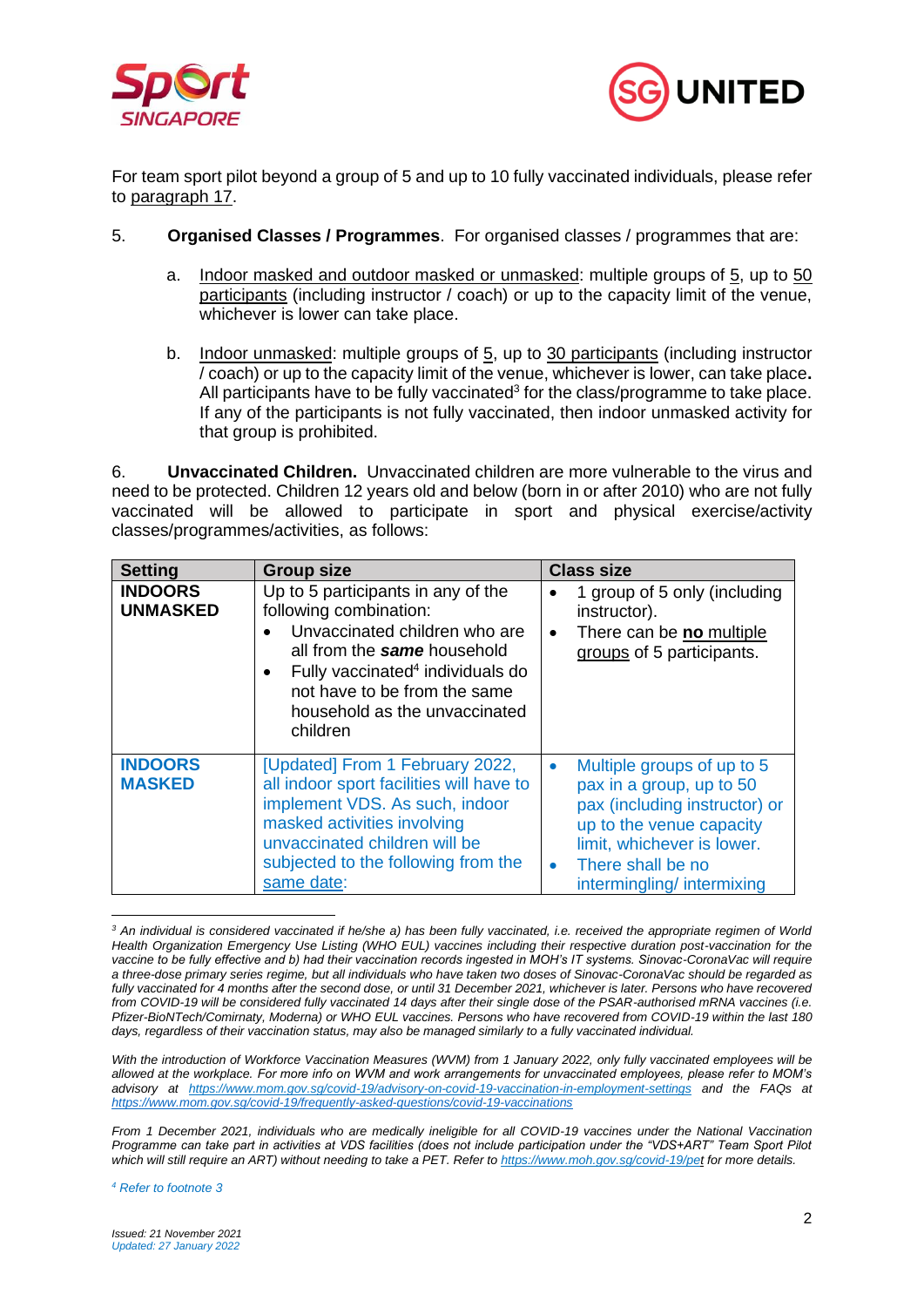



|                                                      | Up to 5 participants in a group<br>in any of the following<br>combination:<br>o Unvaccinated children who<br>are all from the same<br>household<br>$\circ$ Fully vaccinated <sup>5</sup> individuals<br>do not have to be from the<br>same household as the<br>unvaccinated children | between the different<br>groups.                                                                                                                                                                                                                     |
|------------------------------------------------------|--------------------------------------------------------------------------------------------------------------------------------------------------------------------------------------------------------------------------------------------------------------------------------------|------------------------------------------------------------------------------------------------------------------------------------------------------------------------------------------------------------------------------------------------------|
| <b>OUTDOORS</b><br><b>UNMASKED/</b><br><b>MASKED</b> | Up to 5 participants in a group.<br>Unvaccinated children in the<br>group do not have to be from<br>the same household.                                                                                                                                                              | Multiple groups of up to 5<br>$\bullet$<br>pax in a group, up to 50<br>pax (including instructor) or<br>up to the venue capacity<br>limit, whichever is lower.<br>There shall be no<br>intermingling/intermixing<br>between the different<br>groups. |

If a child in the stipulated age group (12 years and below) is fully vaccinated, he/she can proceed to participate in indoor masked/unmasked activities as per the general sport guidelines for fully vaccinated people.

7. **Physical Distancing**. While exercising and playing sport, the following physical distancing requirements apply:

- a. 2-metre physical distancing between individuals for all physical activities, unless the nature of activity requires the distance to be shortened.
- b. 2-metre physical distancing between groups for all physical activities.
- c. No cross-mixing or cross-playing between groups i.e. no modified versions of games where a ball is being played between two groups.

8. **Venue Capacity and Density**. Sport/recreational facilities can only admit a maximum number of persons according to its Gross Floor Area based on 10 Sqm per person<sup>6</sup>, up to a maximum of 50 persons (not inclusive of staff). No facility, regardless of size, shall admit more than 50 persons at any single point in time (not inclusive of staff). However, large complexes or multi-function premises such as country clubs or larger premises, may treat different parts of their premises as separate facilities, provided that they are well separated by physical barriers such that intermingling is not possible. Each of these facilities are to have separate TraceTogether-only SafeEntry (TT-only SE) or SafeEntry Gateway (SEGW) check-in & checkout, as well as other screening provisions.

*<sup>5</sup> Refer to footnote 3*

*<sup>6</sup> The Gross Floor Area includes exercises spaces, as well as other spaces such as changing rooms, rest areas within the facility. Facilities smaller than 50 sqm can admit up to 5 persons but must adhere to distancing rules; the 5 persons do not include staff.*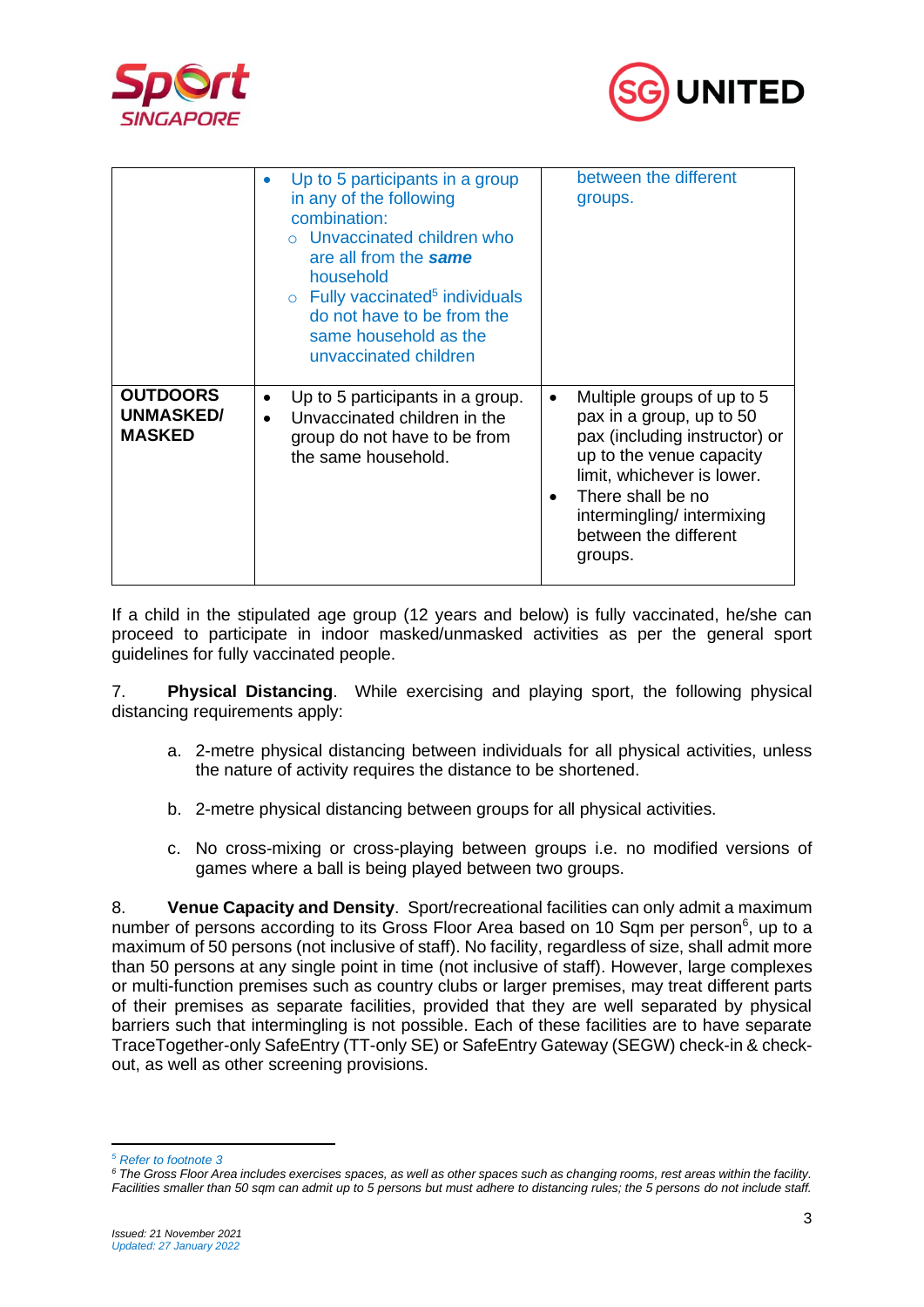



9. **VDS at Indoor Sport Facilities***.* From 1 February 2022, VDS will be expanded to cover all indoor sports facilities. Permitted enterprises operating in an indoor setting are to implement VDS at their premises. Facilities that do not implement checks on vaccination status will not be allowed to operate. Furthermore, a valid PET result will no longer be accepted in lieu of 'fully vaccinated status' for VDS purposes. For treatment of unvaccinated children 12 years old and under, please refer to paragraph 6.

10. Permitted enterprises that implement VDS are responsible for conducting checks on the vaccination status of all staff and participants. Beyond the usual screening measures such as ensuring that every person who enters their premises perform their TraceTogether-only SafeEntry (TT-only SE) and SafeEntry Gateway (SEGW) check-in & check-out, they are to ensure that these persons have their vaccination status checked and recorded manually or electronically. Persons who do not have their vaccination status verified will be denied participation in indoor activities. Permitted enterprises are to set up proper checking protocol at their access control points.

11. **Enhanced SMMs for Indoor Facilities**. Operators, staff, participants and instructors of indoor facilities will also have to adhere to an enhanced set of SMMs as per Annex.

12. **Large Group Outdoor Classes**. Approved large outdoor classes at public spaces such as parks and HDB common areas can continue, subject to the venue size and SMM requirements as stated in this guidance. All instructors must also be registered with Sport Singapore via https://circle.myactivesg.com/programmes/classes/coaches/outdoor-classesinstructor-registration. Subsequent approval from facility owner needs to be sought before activities can be conducted.

13. **Sport Events.** From 1 February 2022, all Sport Events, irrespective of event size, must implement VDS in order to proceed<sup>7</sup>.

- a. Spectator Sport Events. Spectator sport events, such as Singapore Premier League football matches can proceed with up to 1,000 spectators if all spectators are fully vaccinated<sup>8</sup>. Spectators will be in zones of up to 100 persons.
- b. Mass Participation Sport Events. Mass participation sport events, such as mass runs, open-water swims, cycling and triathlon events, can proceed with up to 1,000 participants per session<sup>9</sup>, if all participants are fully vaccinated<sup>10</sup>. Participants will be organised in waves of up to 100 persons.

At this juncture, mass participation sport events will not be allowed to have invited spectators. Organisers are to put in place measures to prevent the spontaneous gathering of onlookers for such events.

c. Sport Competitions & Tournaments refer to competitions involving timed races or head-to-head matches where there could be multiple heats or qualifying rounds ("sessions"). Such events can continue but must not exceed 50 persons in each

*<sup>7</sup> Individuals who have recovered from a COVID-19 infection, medically ineligible for COVID-19 vaccination and children aged 12 and below are exempted from VDS. Unvaccinated children aged 12 and below must only be in the same group as other children in their household.* 

*<sup>8</sup> Refer to footnote 3*

*<sup>9</sup> Different sessions are required to be adequately separated by time to avoid the congregation of participants at the venue and its vicinity. Organisers may propose the number of sessions and time interval between sessions to ensure safe participation, which may vary depending on context.*

*<sup>10</sup> Refer to footnote 3*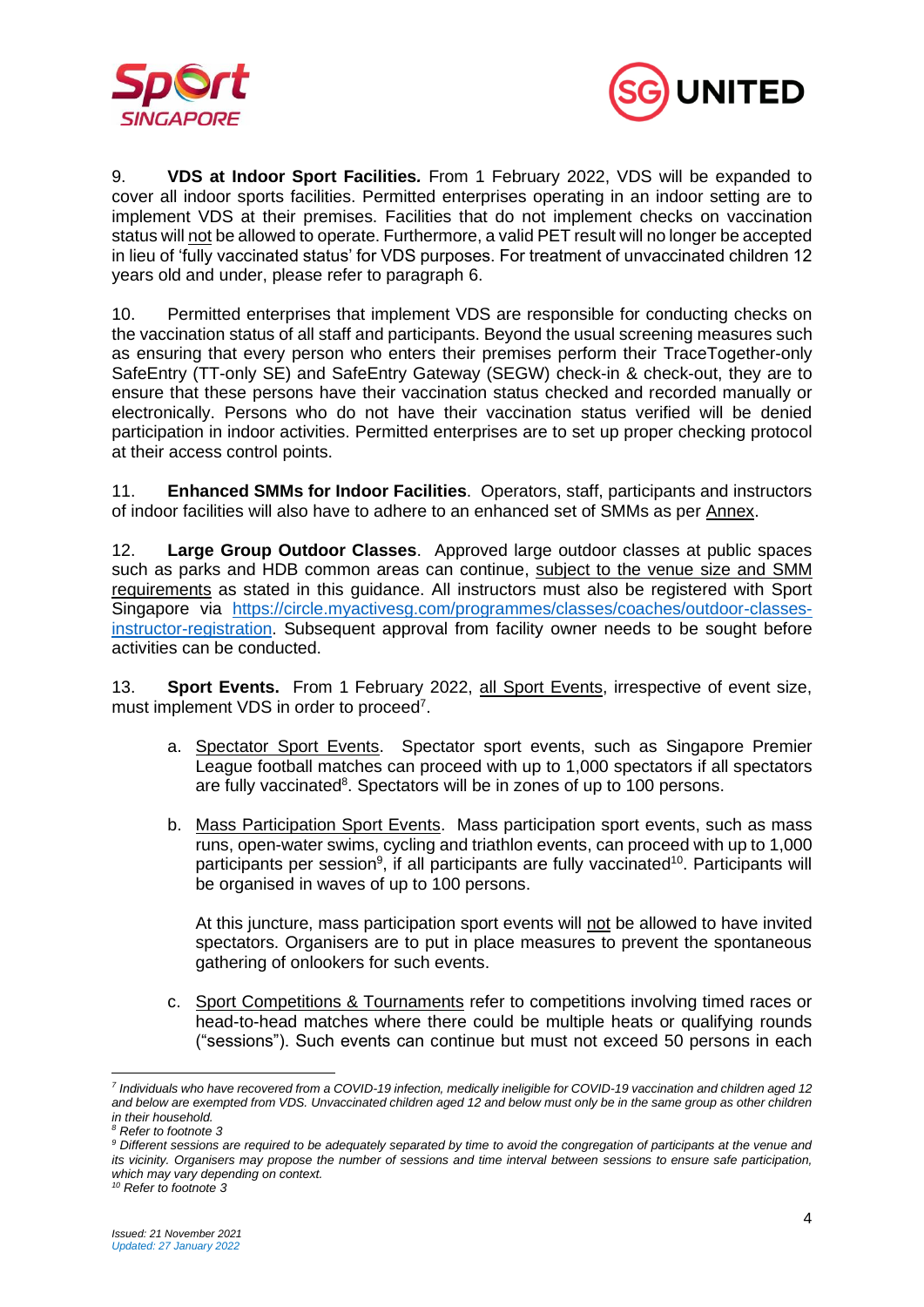



facility at any single point in time. Organisers are advised to arrange competitions with different sessions, adequately separated within a day (i.e. at different times of a day) or across multiple days, to avoid congregation.

Each match is allowed to have up to 5 persons in the field of play at any single point in time. For indoor competitions or activities, only fully vaccinated<sup>11</sup> persons may participate in such events.

For such sport competitions and tournaments, spectators are permitted, but must comply with the requirements at paragraph 13(a) above.

14. At sport events where public speaking is necessary, such as by the guest-of-honour or an event emcee, the speaker can be unmasked as long as he/she maintains a distance of at least 2 metres from the audience whilst speaking. The speaker will have to be masked after delivering his/her speech. To be clear, this provision does not apply to an instructor/coach/referee unmasking to give instructions.

15. All sport events that involve more than 50 persons in total (including participants, spectators, officials, event crew and support staff) will need to be endorsed by Sport Singapore before they can be conducted. Organisers will have to submit an application to Sport Singapore using the Sport Event Application form and emailing it to SPORT Covid@sport.gov.sg at least 14 days prior to the start of the event to give time for evaluation and discussion. Organisers are advised not to carry out related marketing/publicity efforts before receiving endorsement from Sport Singapore, as the event may require modifications before it may proceed.<sup>12</sup>

16. Sport Singapore's endorsement is only for the sport event SMMs. Organisers will need to seek further approval from facility owner / relevant agencies before their event can proceed. Events that were previously endorsed by Sport Singapore will need to have their SMMs updated and organisers are to resubmit their plans using the prescribed form for endorsement by Sport Singapore.

17. **Pilot Resumption of Team Sports under Vaccination-Differentiated SMMs (VDS) + Test (VDS+Test) Protocol.** From 10 November 2021, a "VDS+Test" pilot was introduced to allow up to 10 fully vaccinated persons (including players, umpires, linesmen, etc.) to play together in controlled and supervised settings. Under this pilot,

- a. Fully vaccinated individuals who have received the appropriate regimen of World Health Organisation Emergency Use Listing (WHO EUL) vaccines including their respective duration post-vaccination for the vaccine to be fully effective and had their vaccination records ingested in MOH's national IT systems, and
- b. those who have recovered from COVID-19, can participate.

All participants will be required to produce a valid negative self-administered ART result taken on-site to show to the venue staff prior to the start of the game. If they are fully vaccinated, a valid Pre-Event Test (PET) result taken at MOH approved Covid-19 test provider or an ART result taken at Quick Test Centre, may be used in-lieu of the ART on-site. The negative result

*<sup>11</sup> Refer to footnote 3*

*<sup>12</sup> Organisers will be responsible for the costs of the event (including the additional costs of modifications), and/or compensation to participants arising from event postponement or cancellation.*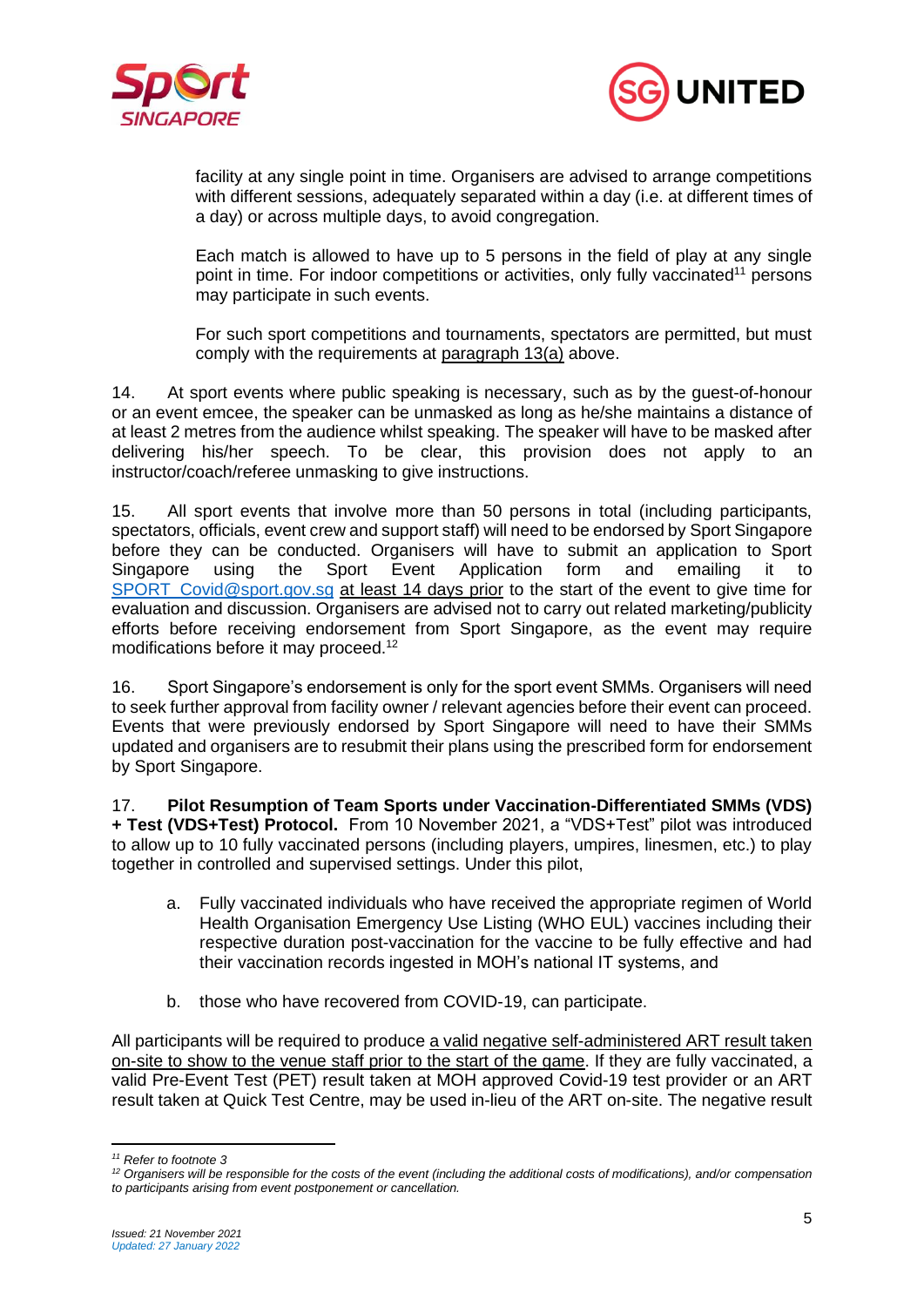



needs to be reflected in the TraceTogether or Health Hub app and be within its 24-hour validity window till end of the game.

Unvaccinated individuals, including the medically ineligible and unvaccinated children 12 years old and below, are not allowed to participate even if they have a valid negative PET result. To be clear, children 12 years and below who are fully vaccinated can participate in VDS+Test games and will be subjected to an onsite self-ART before the start of the game.

This pilot will only be carried out (i) during selected timeslots at designated ActiveSG and People's Association's (PA) facilities, and (ii) selected SportSG-approved private facility operators across a range of barrier and direct contact team sports (e.g. 5v5 basketball / futsal / volleyball) so that fully vaccinated individuals can enjoy team sport safely. For more details on slots available for booking at ActiveSG and PA facilities, please visit: https://www.myactivesg.com/Facilities/Sport-Centres/Pilot-Resumption-of-Team-Sportsunder-VDSplus-Framework and https://www.pa.gov.sg/team-sports-pilot

Enforcement officers and safe distancing ambassadors will conduct regular spot checks at the designated venues to ensure compliance with the required SMMs by the participants.

To be clear, team sport formats in other unsupervised settings will continue to adhere to the prevailing national social gathering group size of 5 persons.

18. In addition to the SMMs under the preceding paragraphs, other SMMs will continue to be in place, and should be complied with. These include, but are not limited to:

- a. Mask wearing. Masks should be worn as a default. Masks may be taken off when performing strenuous activity, and it must be put on immediately after the completion of high intensity sport and physical activities.
- b. Intermingling to be avoided in changing rooms / toilets. Individuals should not intermingle with others and linger within the facilities. Masks must be worn when one is changing in and out of one's sport attire / swimwear. If a mask is removed during shower or face-washing, it is to be worn promptly after. Changing rooms and toilets must be closed off if individuals cannot comply with these SMMs.
- c. Sharing of common equipment should be minimised. The sharing of equipment should be minimised as far as possible. The equipment should be wiped down / sanitised before passing on for use by the next user. This includes equipment such as weights and balls.
- d. Facilitating contact tracing**.** Operators and instructors are to maintain a complete set of data that clearly record how all participants are segregated into groups of up to 5 persons. Recent cases have revealed that sport and exercise operators and instructors have not been able to provide the required information, hampering contact tracing by the authorities. It is also the statutory responsibility of operators and instructors to ensure that all participants are properly checked in by TraceTogether-only SafeEntry (TT-only SE) or SafeEntry Gateway (SEGW). Where the activity permits (e.g. for spin classes), participants are to carry their devices such as TT Tokens to aid contact tracing. Even if an activity does not allow carriage of such devices, operators and instructors are to take steps to place the devices together to reflect group arrangement.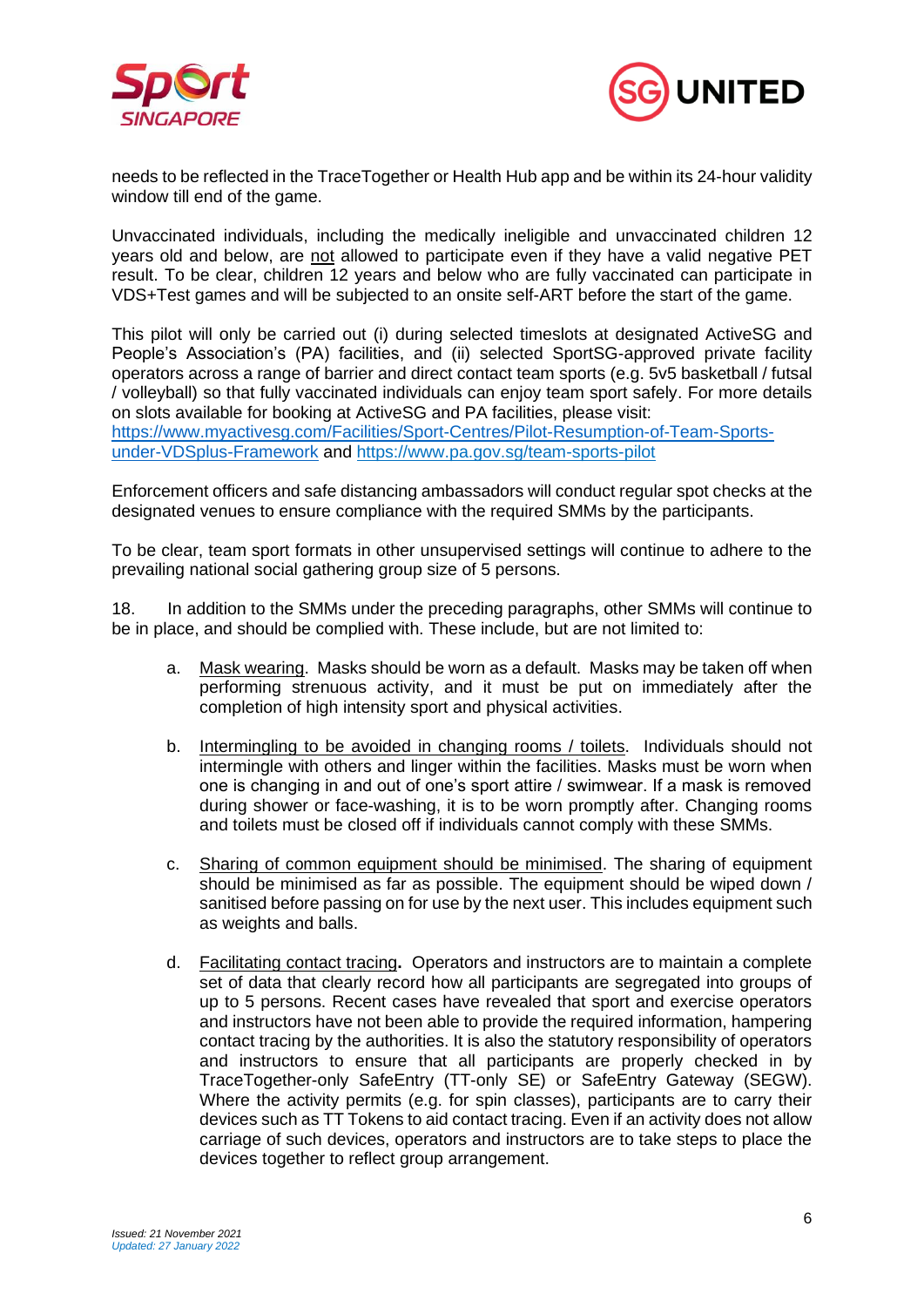



- e. Reducing physical interaction & hygiene and ensuring safe distancing. Owners or operators of facilities are responsible for ensuring SMMs are implemented, and that their patrons/users comply. Facility owners/operators must:
	- i. Organise human traffic flow and space management to ensure that the mixing of groups is minimised to transient contact.
	- ii. Put in place measures to minimise crowding or mixing at common facilities e.g. toilets. Where possible, specific common facilities should be designated to specific zones so that attendees from different zones do not mix when using such facilities.
	- iii. TraceTogether-only SafeEntry (TT-only SE) or SafeEntry Gateway (SEGW) must be implemented for participants and visitors. All participants and staff are to use either the TraceTogether app or the TraceTogether Tokens for check-in and check-out. Enforcement of this will be stepped up to ensure full compliance by all permitted enterprises.
	- iv. Frequently disinfect common spaces and interactive components (e.g. smart kiosks, turnstiles, changing benches, hooks for clothes, etc.). Operators are strongly encouraged to adopt good sanitation and hygiene practices to achieve the SG Clean quality mark.
	- v. All indoor premises should refer to the latest guidance on improving ventilation and indoor air quality in buildings amid the COVID-19 situation, available at: https://go.gov.sg/bca-circular-improving-ventilation-iaq
	- vi. Place hand sanitisers in close proximity of the facility entrance and high-touch surfaces like door handles. Attendees should be encouraged to sanitise their hands before entering and upon leaving the facility.
	- vii. Ensure that participants do not shout while engaging in physical activities. This is because shouting increases the risk of transmission via droplets.

## *FAST AND EASY TESTING FOR SPORT AND FITNESS SECTOR*

19. From 13 September 2021, the mandatory testing regime for the sport and fitness sector will be as follows:

- a. Under the mandatory Fast and Easy Test (FET) Rostered Routine Testing (RRT) regime, all workforce<sup>13</sup> (include full-time/part-time workers at the same premises such as cleaners, administrative staff, etc, even if they are masked and do not interact with unmasked persons) in the following sport / fitness settings will have to be tested once every seven days:
	- i. All indoor (regardless of masked or unmasked activities) sport / fitness facilities and activities
	- ii. All outdoor unmasked sport / fitness activities
	- iii. Activities involving unvaccinated children 12 years old and below, regardless of masked or unmasked activities

*<sup>13</sup> Does not include volunteers and those who are not paid/compensated for their services.*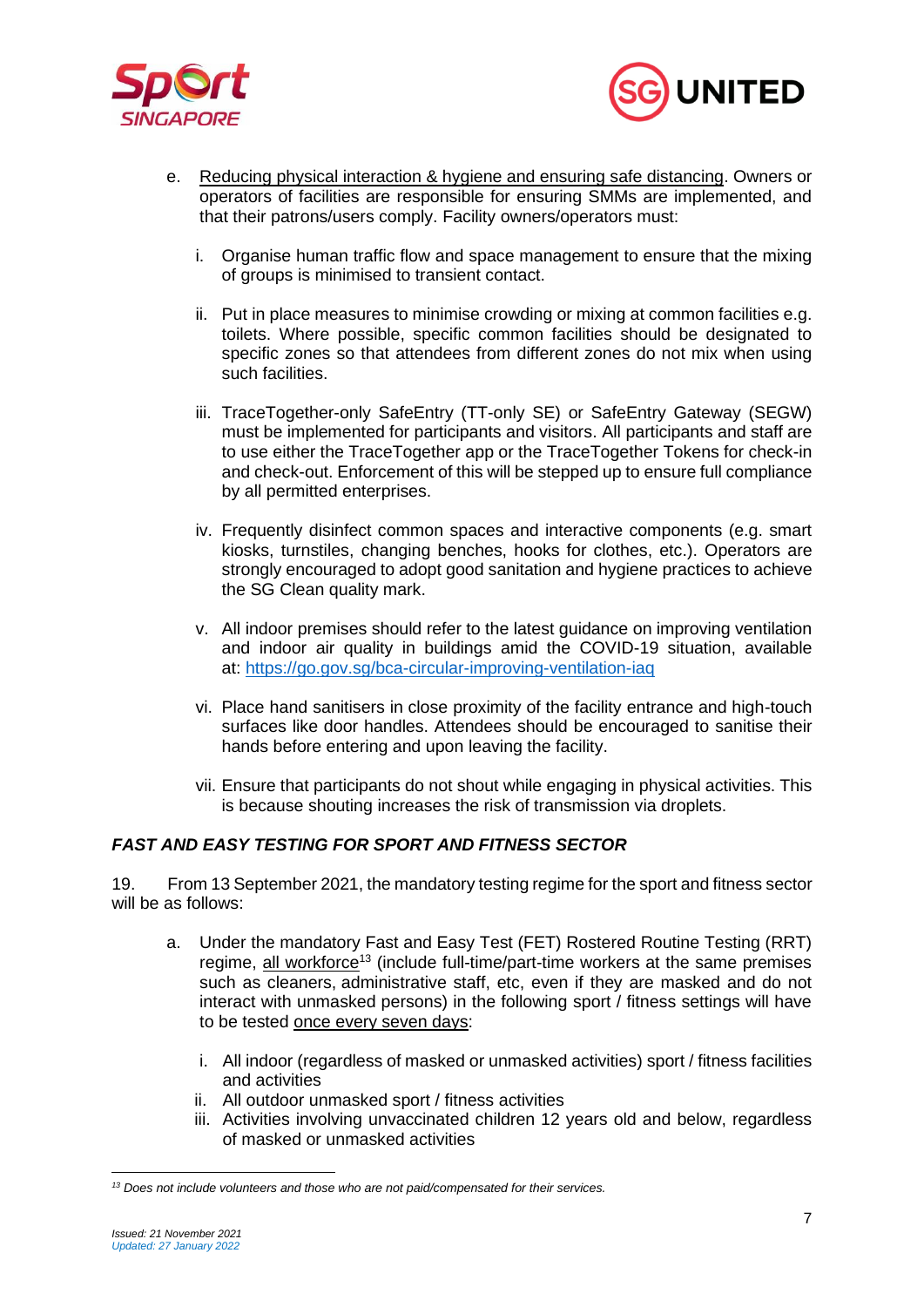



b. FET can be conducted via the Employer-led Supervised Self-Swab (ESSS) system<sup>14</sup>, or at Quick Test Centres (QTCs). The Government will be funding the cost of antigen rapid test (ART) kits for ESSS and the cost of testing at QTCs till 31 March 2022 for all workforce stipulated under 19(a) (i), (ii), (iii). Beyond that, employers and businesses should be prepared to factor in testing costs as part of their normal business operations.

More details on FET for sport and fitness sector is available here or through the QR code.



20. With the introduction of Workforce Vaccination Measures (WVM) from 1 January 2022, the "Vaccinate or Regular Test" (VoRT) regime for unvaccinated workers was phased out as of the same date. In addition, under WVM, only fully vaccinated employees will be allowed at the workplace. For more info on WVM and work arrangements for unvaccinated employees, please refer to MOM's advisory at https://www.mom.gov.sg/covid-19/advisory-on-covid-19 vaccination-in-employment-settings and the FAQs at https://www.mom.gov.sg/covid-19/frequently-asked-questions/covid-19-vaccinations

# *TOWARDS A COVID-19 RESILIENT NATION*

21. Singaporeans are urged to remain vigilant and observe safe distancing measures in place to minimise community transmissions. We all have a part to play in keeping COVID-19 at bay, and protect ourselves and our loved ones.

22. Government agencies will be conducting inspections. Enforcement action(s) under the COVID-19 (Temporary Measures) Act and the Infectious Diseases Act will be taken against businesses or individuals who fail to comply with safe management measures.

23. For the latest updates on COVID-19 for sport and physical exercise & activity, please visit https://www.sportsingapore.gov.sg/Newsroom/Media-Releases. For queries, members of the public can email the Sport Singapore QSM at https://members.myactivesg.com/feedback or call 1800-344-1177 during office hours (Mondays to Fridays, 9.00am to 6.00pm).

24. This guidance supersedes all advisories issued by Sport Singapore before this date.

- End -

*<sup>14</sup> Self-administered ART not under ESSS is not valid for FET.*